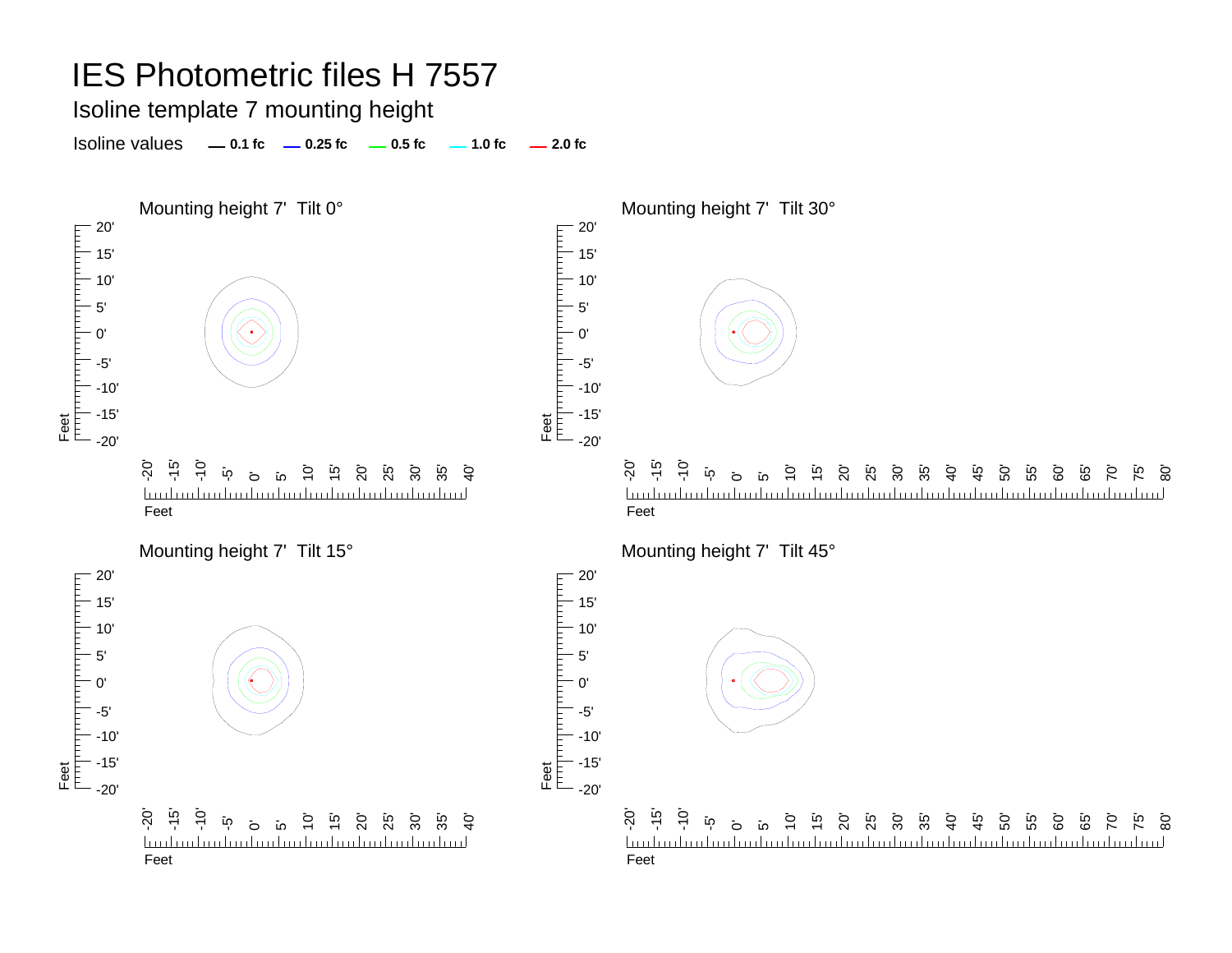### Isoline template 9' mounting height

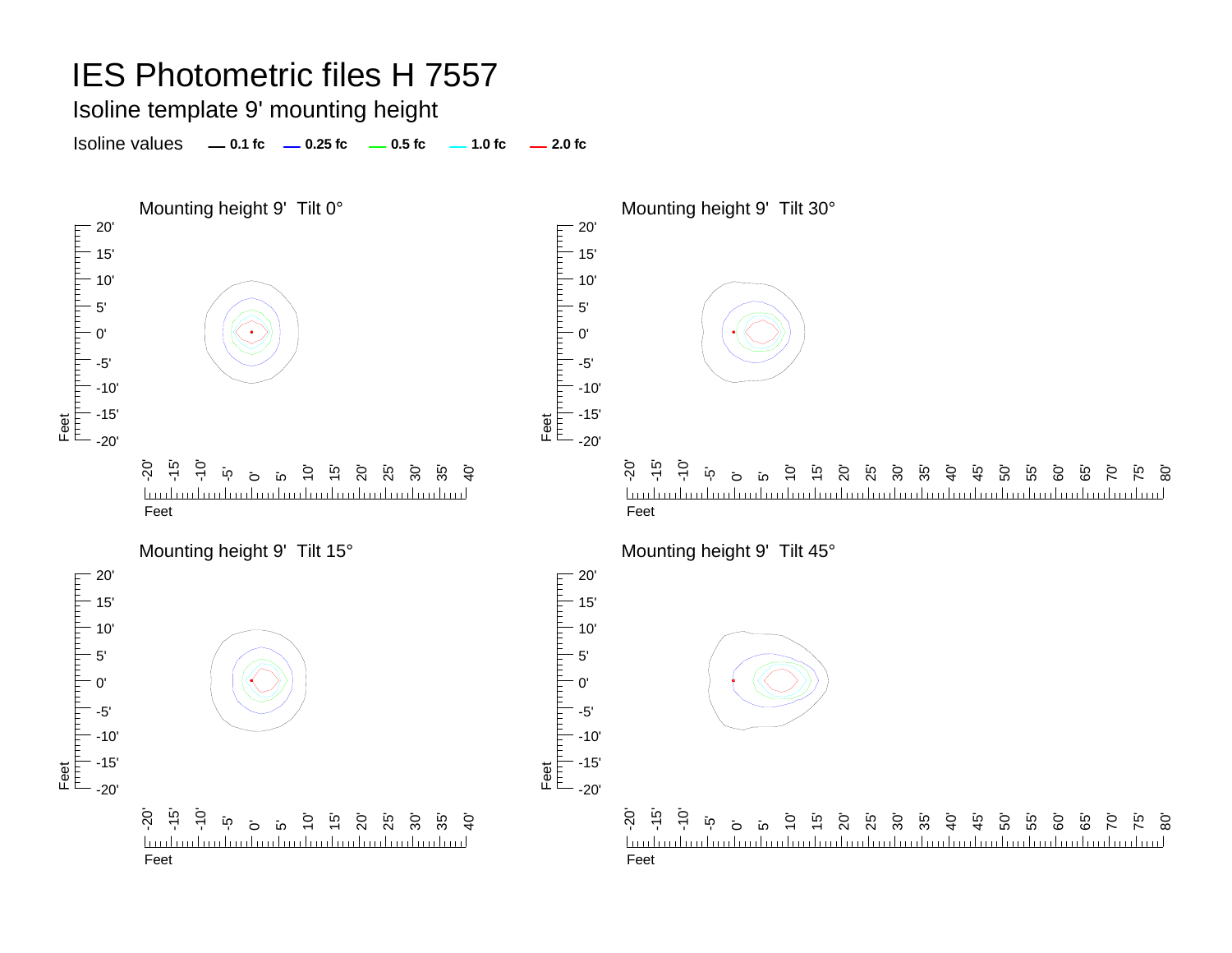Isoline template 11' mounting height

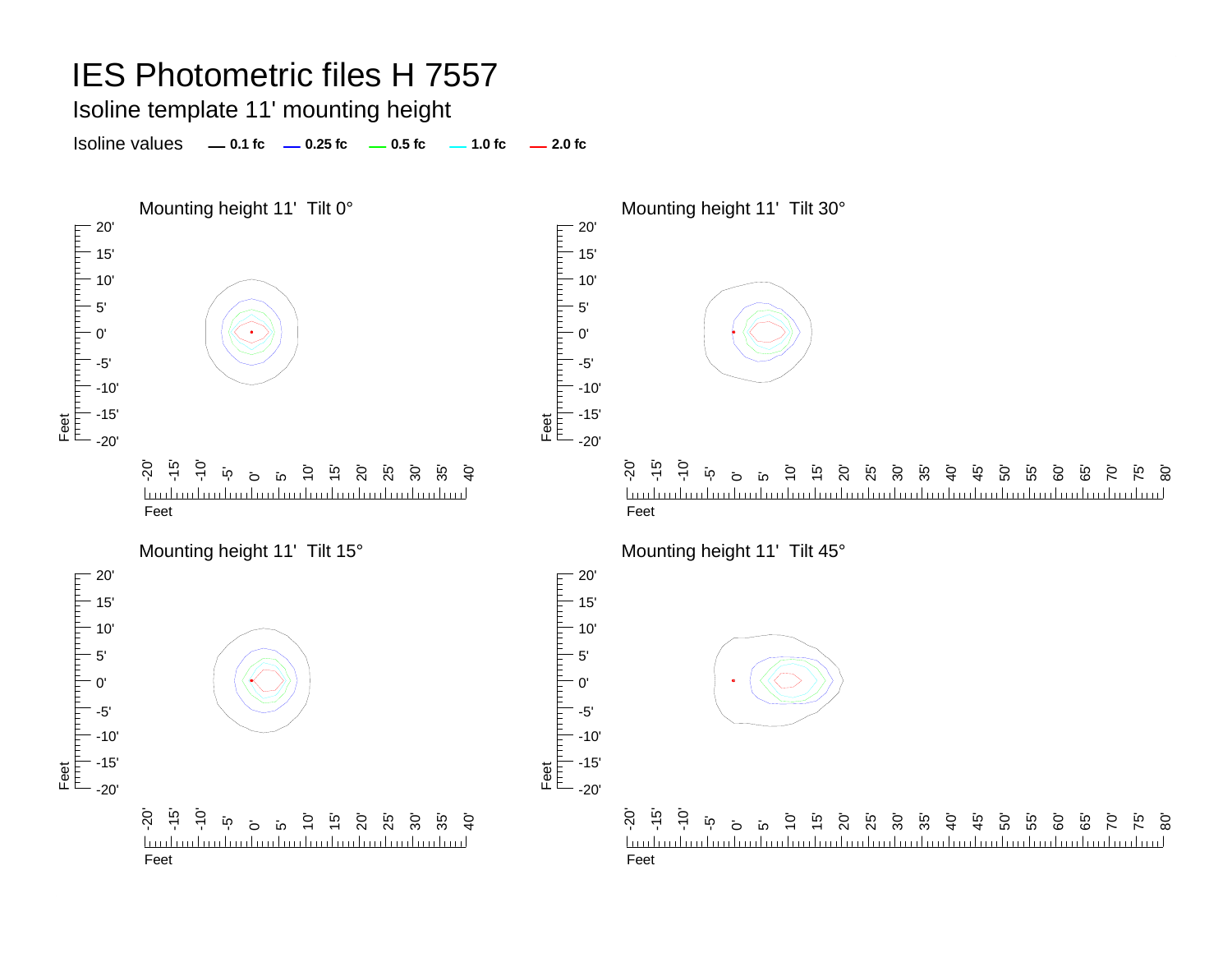### Isoline template 15 mounting height

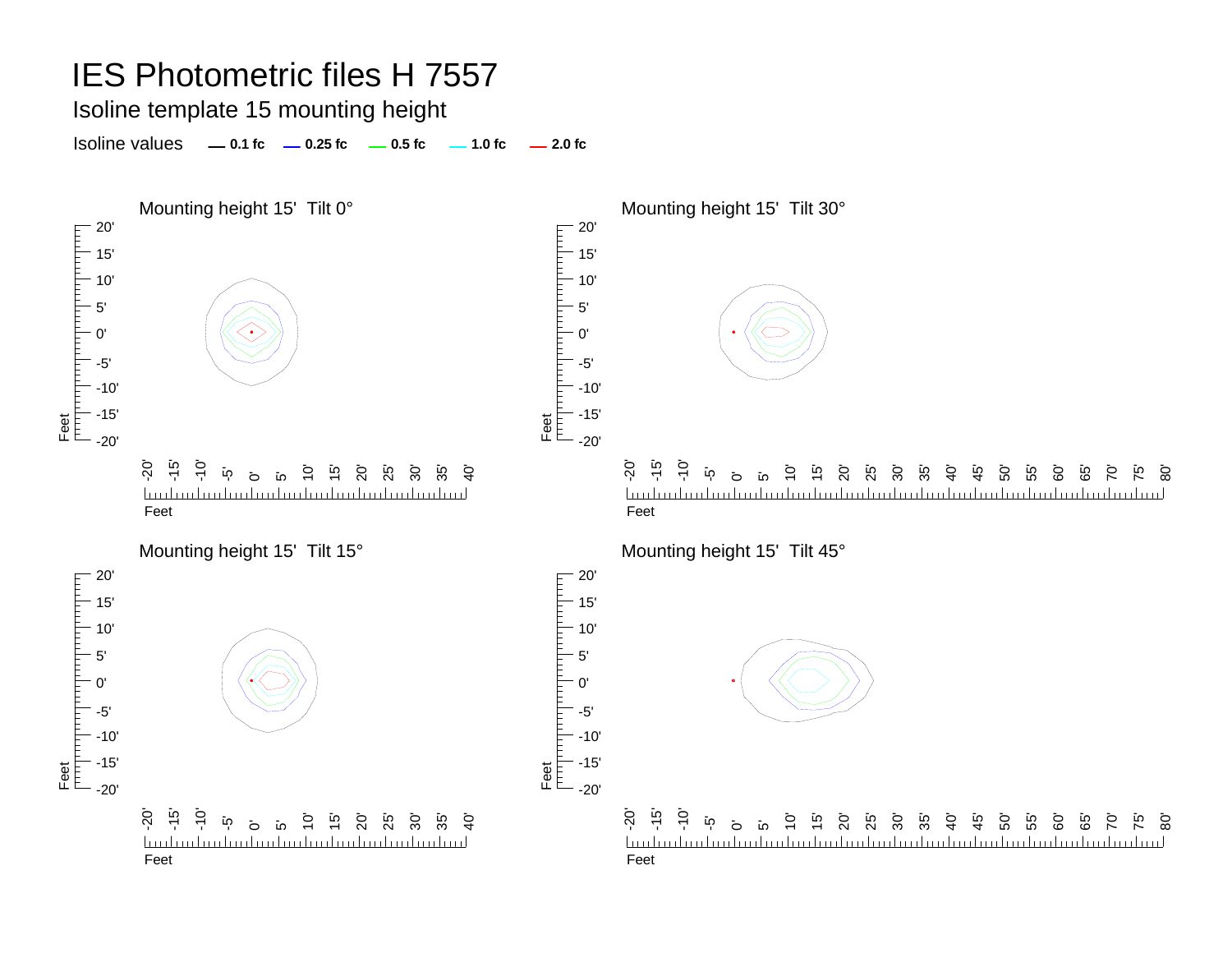Isoline template 20' mounting height

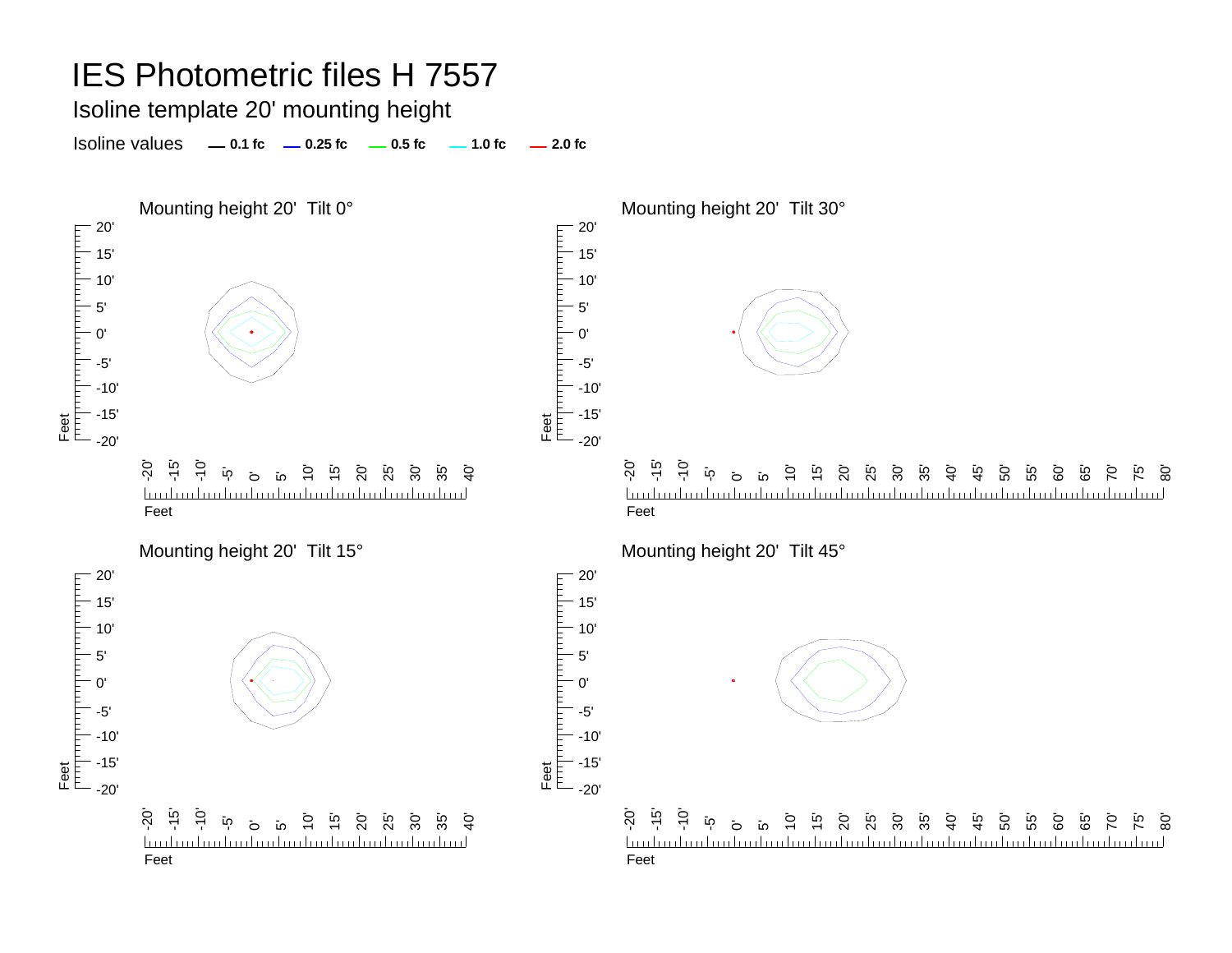Isoline template 25' mounting height